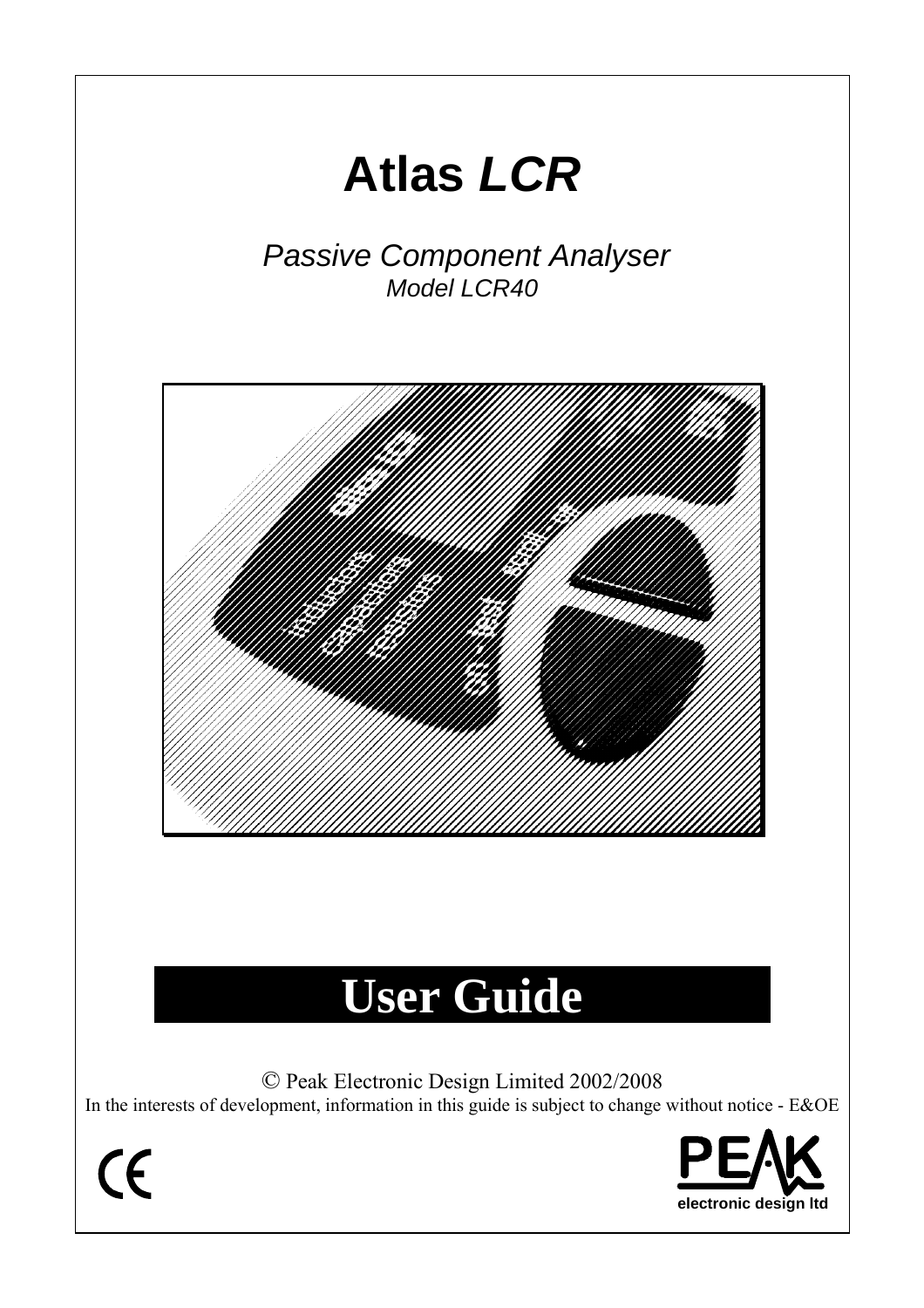# **Want to use it now?**

We understand that you want to use your Atlas LCR right now. The unit is ready to go and you should have little need to refer to this user guide, but please make sure that you read through pages 4-6!

| <b>Contents</b>                           | Page |
|-------------------------------------------|------|
|                                           |      |
|                                           |      |
|                                           |      |
| Normal use                                |      |
| Probe compensation                        |      |
|                                           |      |
|                                           |      |
|                                           |      |
| Low Resistance and Inductance             |      |
|                                           |      |
| <b>Battery Replacement</b>                |      |
| <b>Self Tests</b>                         |      |
|                                           |      |
| Appendix B – Component Identification  15 |      |
| Appendix C - Technical Specifications  17 |      |
|                                           |      |
|                                           |      |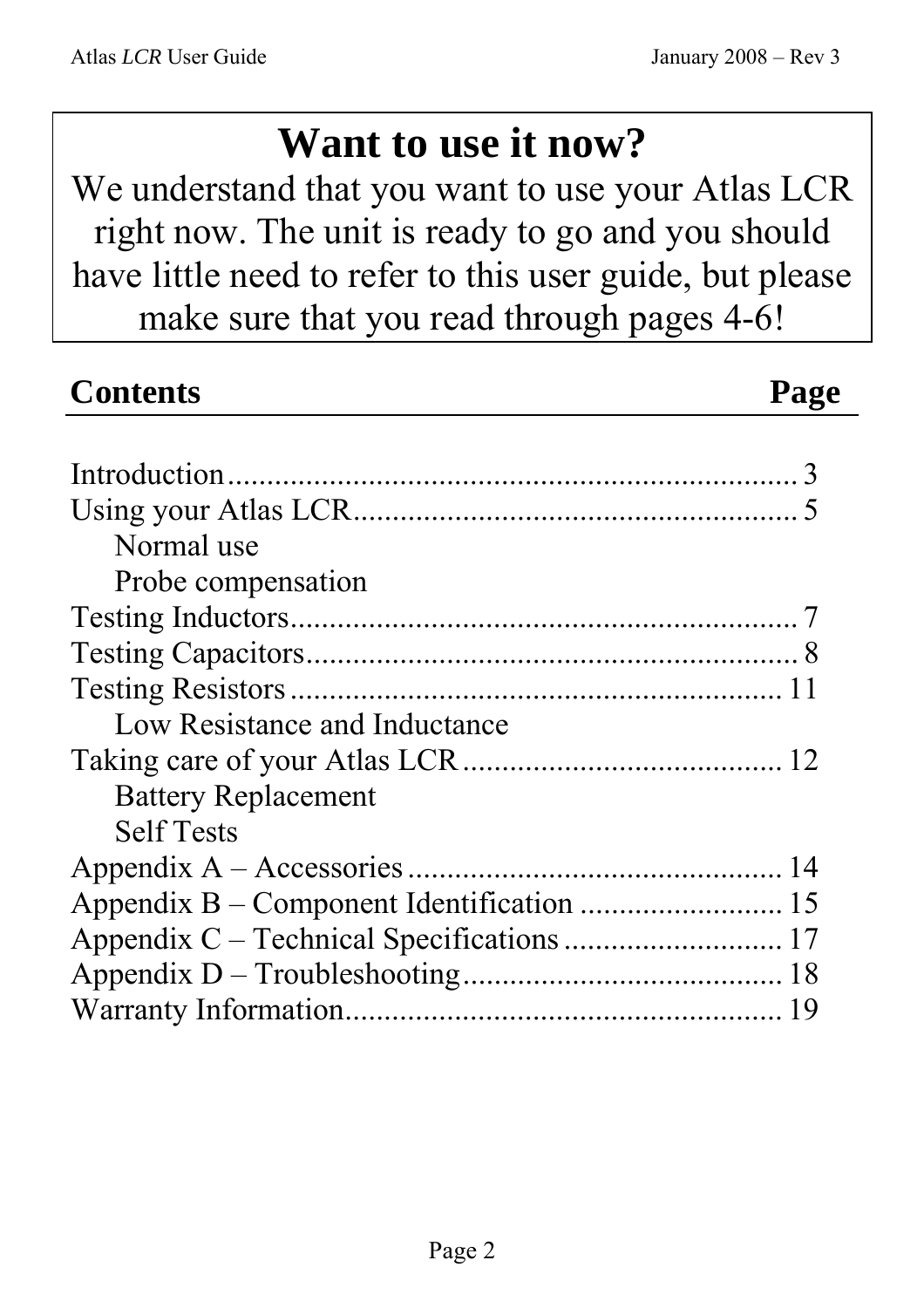## **Introduction**

The Atlas LCR is an advanced instrument that greatly simplifies the testing of passive components.

Traditional LCR bridges are inherently complex and very time consuming to use.

The Atlas LCR does everything automatically, it tells you the component type in addition to component value data.

What's more, the Atlas LCR automatically selects the best signal level and frequency for the particular component under test.

The software is smart; all internal calculations are performed with floating point maths. This means that precision isn't lost in the complex internal calculations and all results are displayed in properly formatted and easy-toread engineering units, eg. 23.6pF.

#### **Summary Features:**

- Automatic component identification.
- Automatic test frequency selection (DC, 1kHz, 15kHz and 200kHz).
- Delayed or instant analysis (for hands free operation).
- Auto power-off.
- Probe and test lead compensation.
- Interchangeable probe sets.
- Automatic ranging and scaling.
- 1% basic accuracy.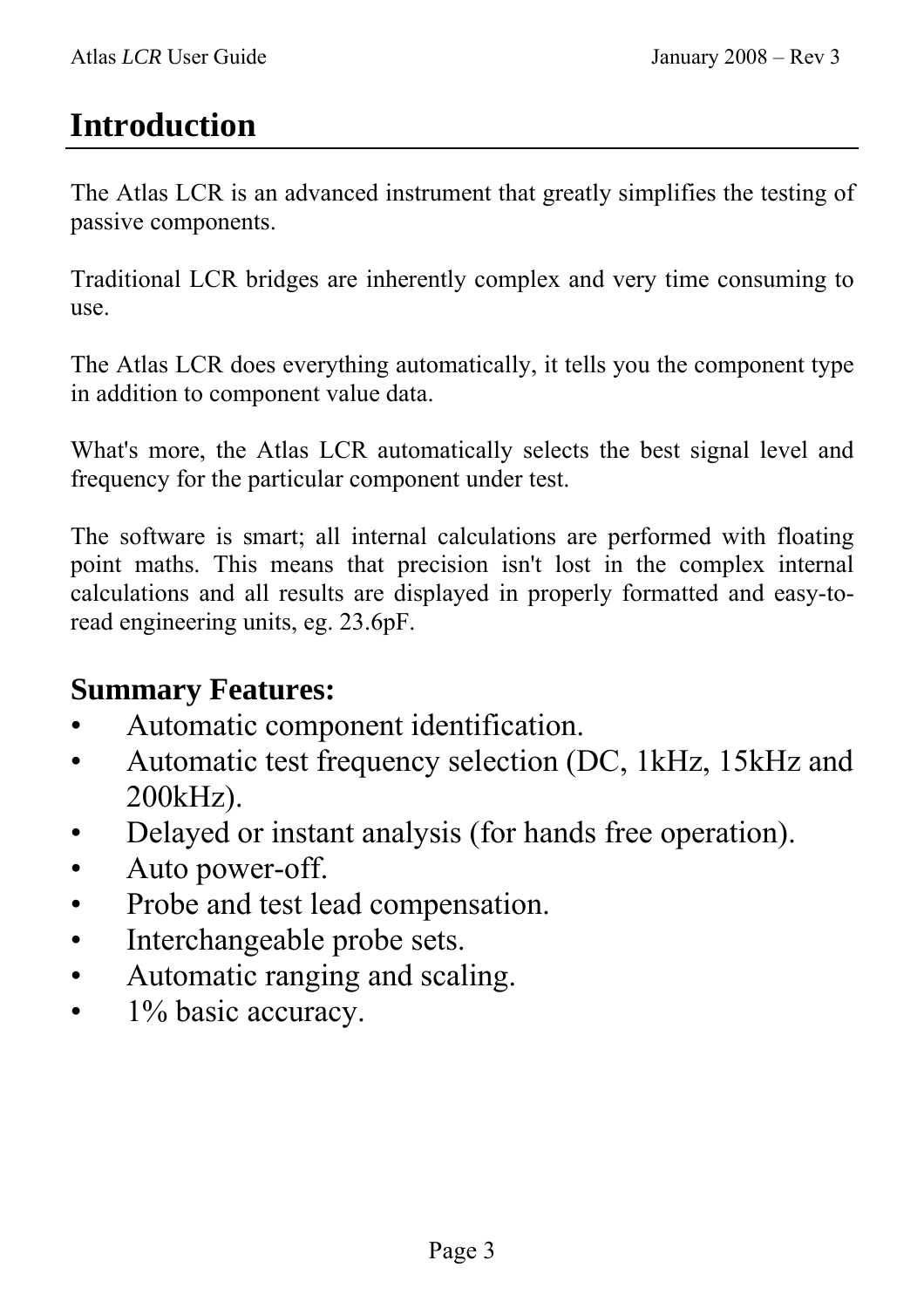# **WARNING:**

**This instrument must NEVER be connected to powered equipment/components or equipment/components with any stored energy (e.g. charged capacitors). Failure to comply with this warning may result in personal injury, damage to the equipment under test, damage to the Atlas LCR and invalidation of the manufacturer's warranty. Non-destructive overload situations are logged in the non-volatile memory within the Atlas LCR.** 

*"Analysis of discrete, unconnected components is recommended."* 

 $\mathscr{P}$  The Atlas LCR is designed to provide accurate and reliable information for the majority of supported component types (inductors, capacitors and resistors) as described in the technical specifications. Testing of other component types or component networks may give erroneous and misleading results.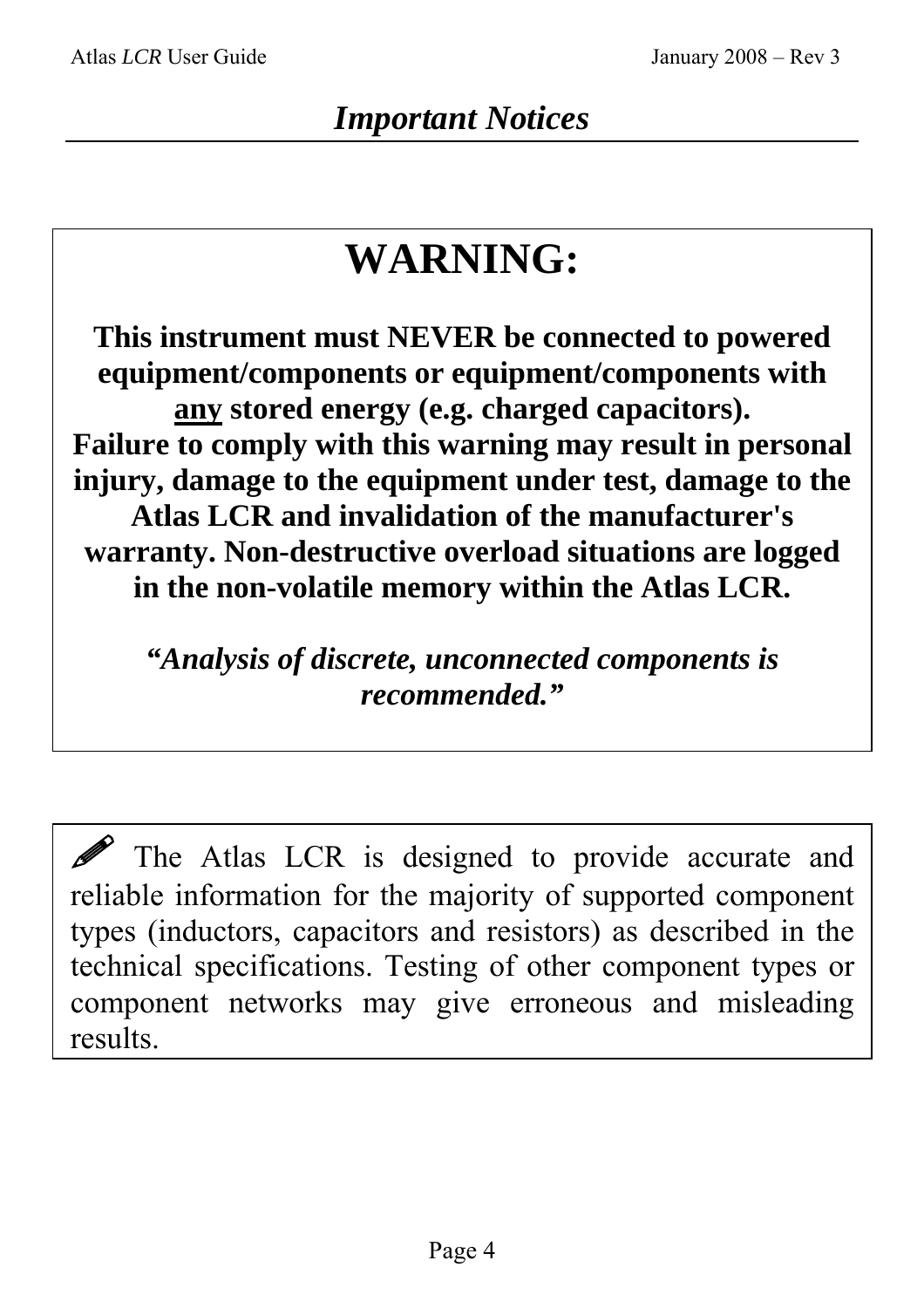# **Using your Atlas LCR**

#### **Normal Use**

The Atlas LCR performs its component analysis before the results are displayed. Therefore, once the analysis has completed, the probes can be disconnected from the component. Analysis itself only takes a few seconds and you can choose to start the analysis after a 5 second delay or immediately.

*Delayed Analysis*: If you press the **ontest** button the unit will power-up (if it's not already on!) and then delay for 5 seconds before analysis of your component starts.

Analysis starts in 5 seconds...

This can be particularly useful if you need time to use both hands to apply the test probes to the component while the analysis takes place.

*Instant Analysis*: You can skip the 5 second delay by pressing the **on-test** button again. The analysis will then start immediately.

Anal ysing...

*Scrolling through the results*: Results are displayed a screen at a time, simply press the **scroll-off** button to see each screen when you're ready.

If you reach the last screen of results, pressing **scroll-off** will take you to the first results screen again. Remember, you can take your time; and you don't need to keep the component connected.

*Starting again*: The component analysis can be started again at any time by pressing **on-test**.

*Switching off:* The unit will automatically switch off after about 20 seconds following the last keypress. If you wish, you may manually switch off by holding down the **scroll-off** button for about 1 second.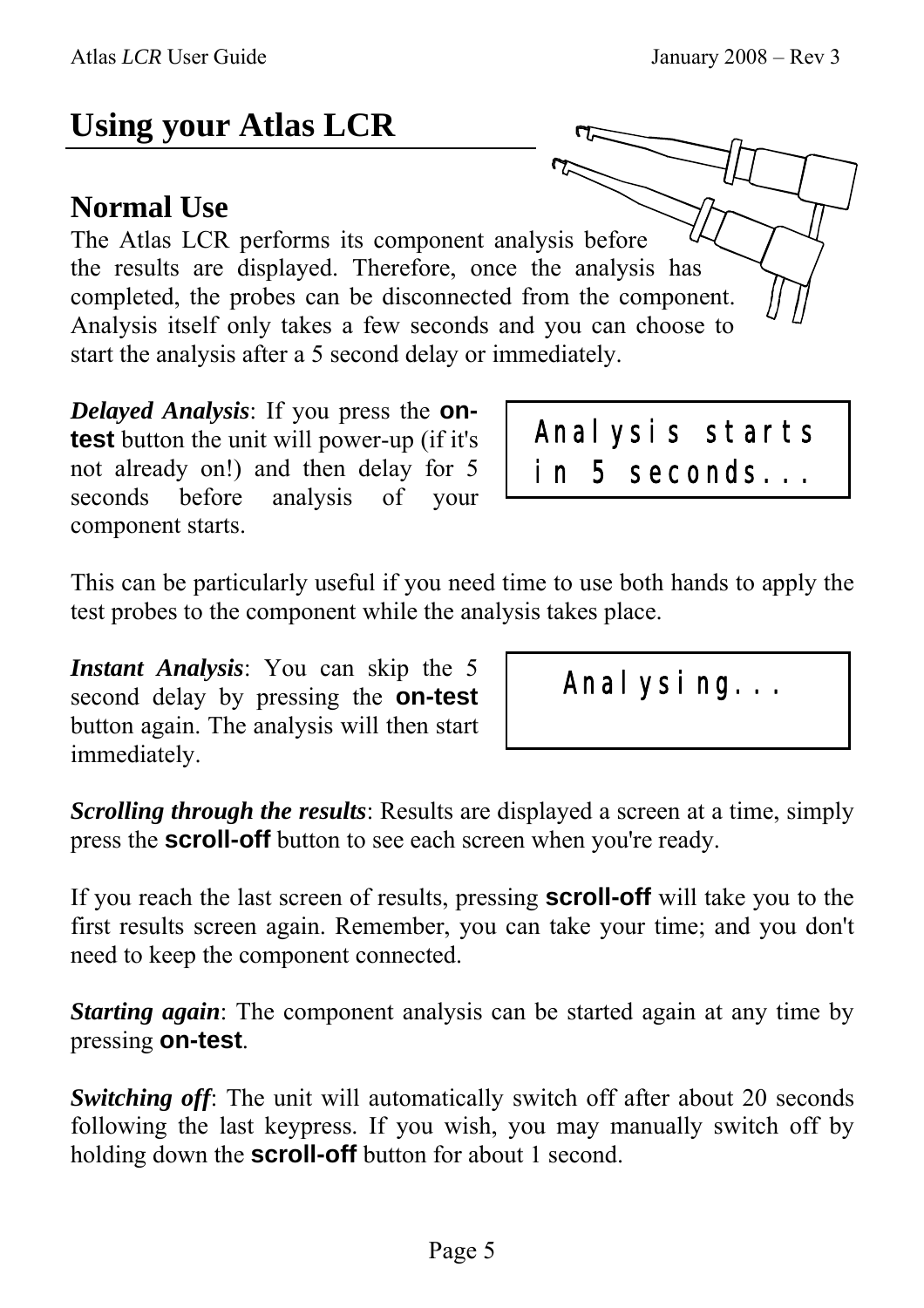### **Probe Compensation**

If you change the probes on your Atlas LCR, it is good practice to run through the short compensation procedure. This ensures that the probes' own inductance, capacitance and resistance is automatically taken into account for subsequent measurements.

Before you start the compensation procedure, attach a small length of tinned copper wire between the two test probes. Now let the leads rest on a non-conductive surface, try not to touch them during the compensation procedure.

Now press and hold **on-test** until the following is displayed:

After a short delay, the unit will prompt you to short the probes together. As you have already shorted the probes with the piece of wire, the Atlas LCR will then ask you to open the probes.

Now unclip the

red probe from the small length of wire and let the leads rest without touching them.

If this procedure has been successful, the unit will display "OK" and then switch off.

At this point the parasitic and stray characteristics associated with the test leads (and indeed the Atlas LCR itself) will be stored in non-volatile memory. All further tests will have these values subtracted from the measured values, therefore displaying the characteristics of the component alone.

Please note that probe compensation is particularly important when analysing low value inductors, capacitors and resistors.





Please short

Probe

Compensation

the probes

Now open

the probes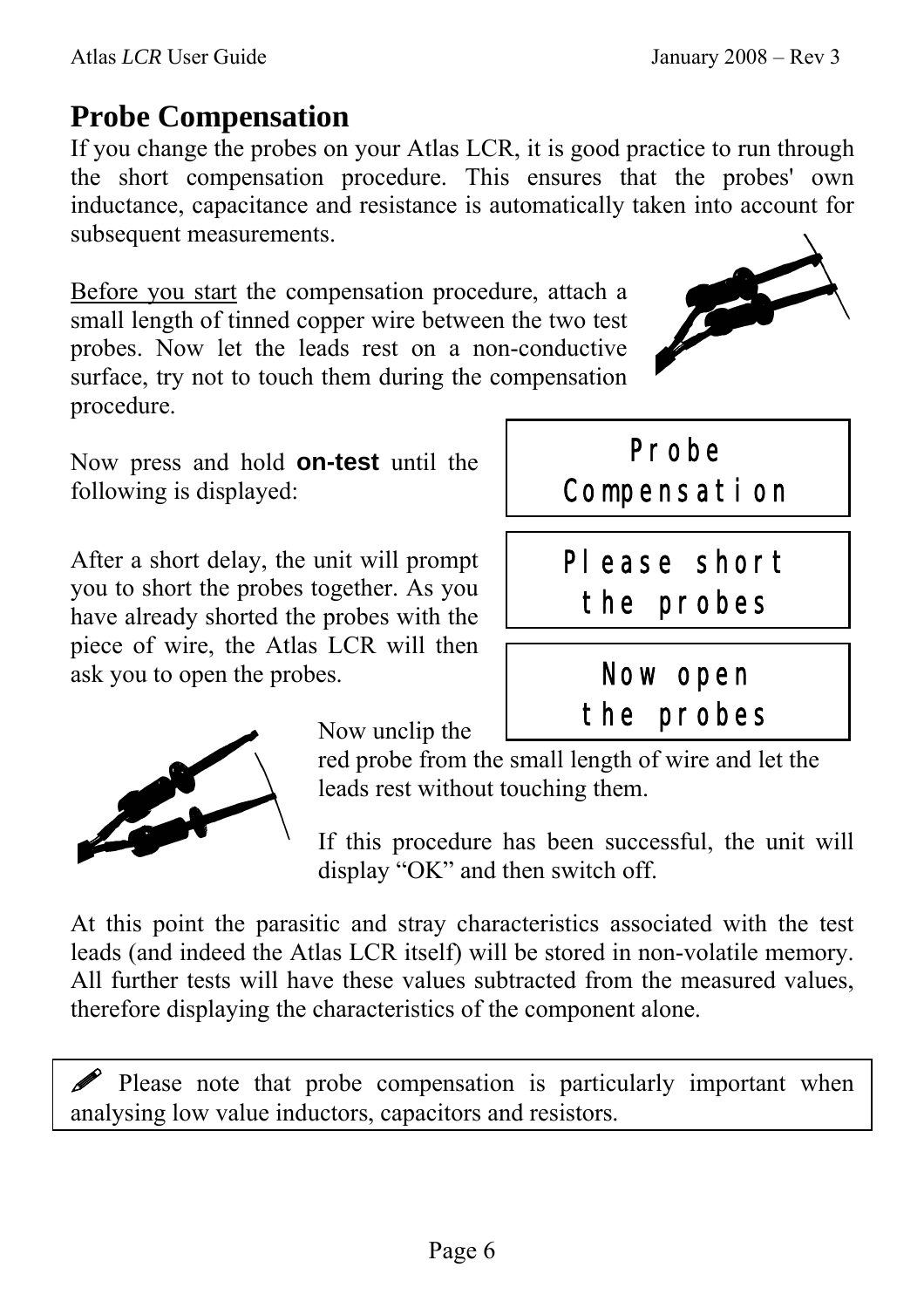# **Testing Inductors**

The Atlas LCR is designed to analyse most inductors, coils and chokes.

*Inductor test frequency*: The test frequency that the Atlas LCR uses will be automatically selected from 1kHz, 15kHz or 200kHz. The following table shows the test frequencies used for various inductance ranges:

| <b>Inductance Range</b> | <b>Test Frequency Used</b> |
|-------------------------|----------------------------|
| Between 0µH and 0.6mH   | 200kHz                     |
| Between 0.6mH and 10mH  | 15kHz                      |
| Between 10mH and 10H    | 1kHz                       |

The inductance range for each test frequency shown in the table above is approximate. Effects such as DC resistance and Q factor can influence the frequency that the Atlas LCR selects for your particular inductor.

*Inductance range*: Values ranging from about 1 $\mu$ H to 10H can be measured, with a minimum resolution of  $0.4\mu$ H. The DC resistance of the inductor is measured from 0.5Ω to 1kΩ with a minimum resolution of 0.3Ω.

*Inductor results:* Following analysis, the inductance is displayed.

Press **scroll-off** to display the frequency at which the inductance was measured.

Pressing the **scroll-off** button again will display the inductor's DC resistance.

# Inductance 1.507mH

Test frequency 15kHz

DC Resistance 67.2 ohms

 Inductance measured for some components can be dependant on the test frequency used. The effect of frequency on inductance varies depending on the type of windings and core utilised. Even air cored inductors can show significant changes of measured inductance at different frequencies.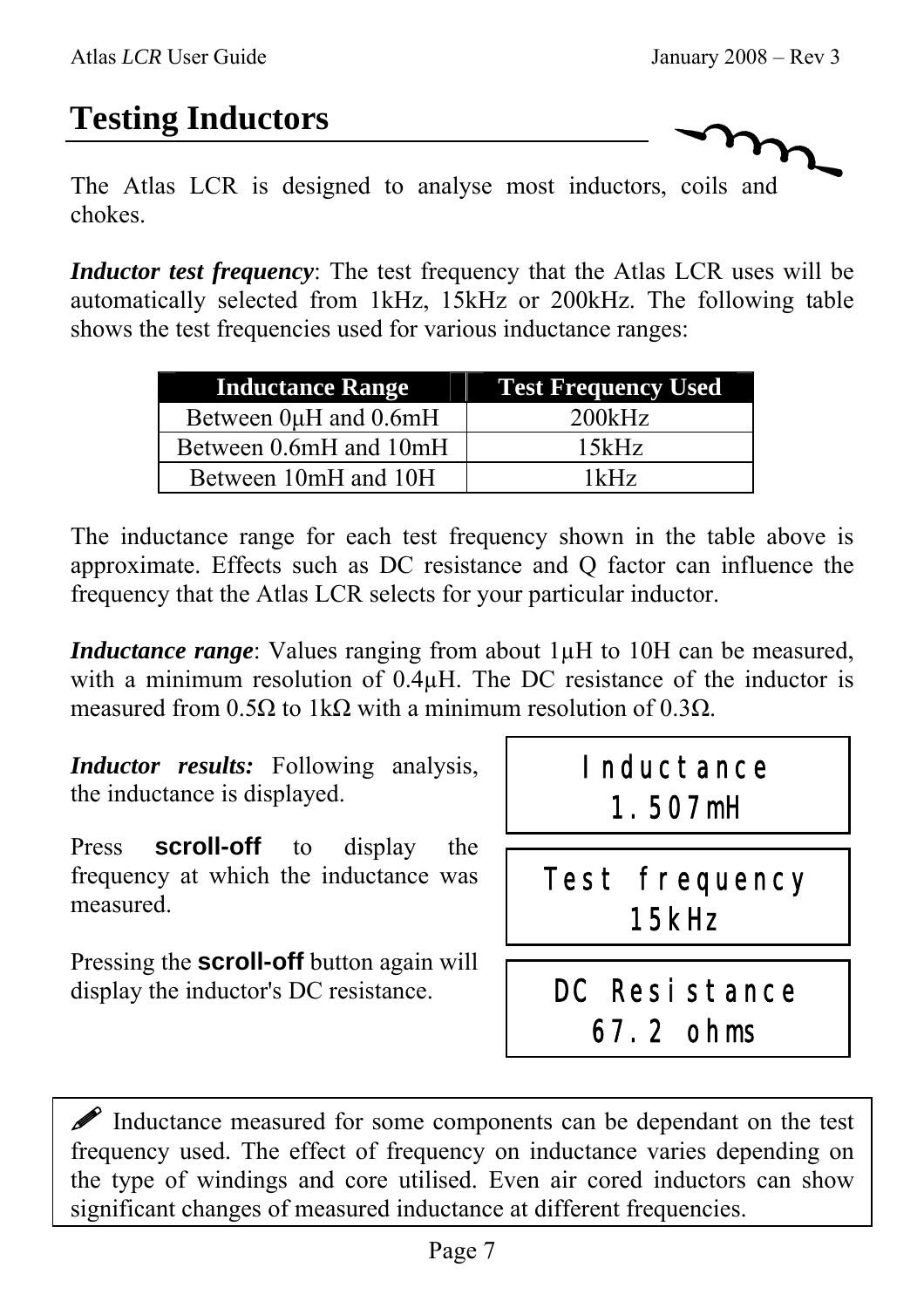# **Testing Capacitors**

The Atlas LCR uses two different methods to analyse capacitors, AC impedance analysis for low value capacitors (less than about  $1\mu$ F) and DC charge analysis for larger capacitors (about  $1 \mu$ F to  $10,000 \mu$ F).

Capacitors (particularly electrolytics) can store enough charge that may cause damage to the LCR.

An electrolytic capacitor can even develop it's own stored charge that may be sufficient to cause damage to the Atlas LCR even after it has been temporarily discharged. This is a characteristic known as "Soakage".

It is vitally important that you ensure the capacitor is fully discharged (ideally for several seconds) to minimise the possibility of damage to the unit.

If you are unsure, measure the voltage across the capacitor using a suitable volt meter before applying the capacitor to the Atlas LCR.

The unit will automatically identify the type of capacitor being tested and apply the most appropriate test method.

The capacitance will always be displayed in the most suitable units. To convert between the various units refer to the following table:

| pF            | nF            | <b>TIL</b>     | mr             |
|---------------|---------------|----------------|----------------|
| (pico-Farads) | (nano-Farads) | (micro-Farads) | (milli-Farads) |
|               | 0.001         | 0.000001       | 0.000000001    |
| 1000          |               | $0.001\,$      | 0.000001       |
| 1000,000      | 1000          |                |                |
| 1000,000,000  | 1000,000      | .000           |                |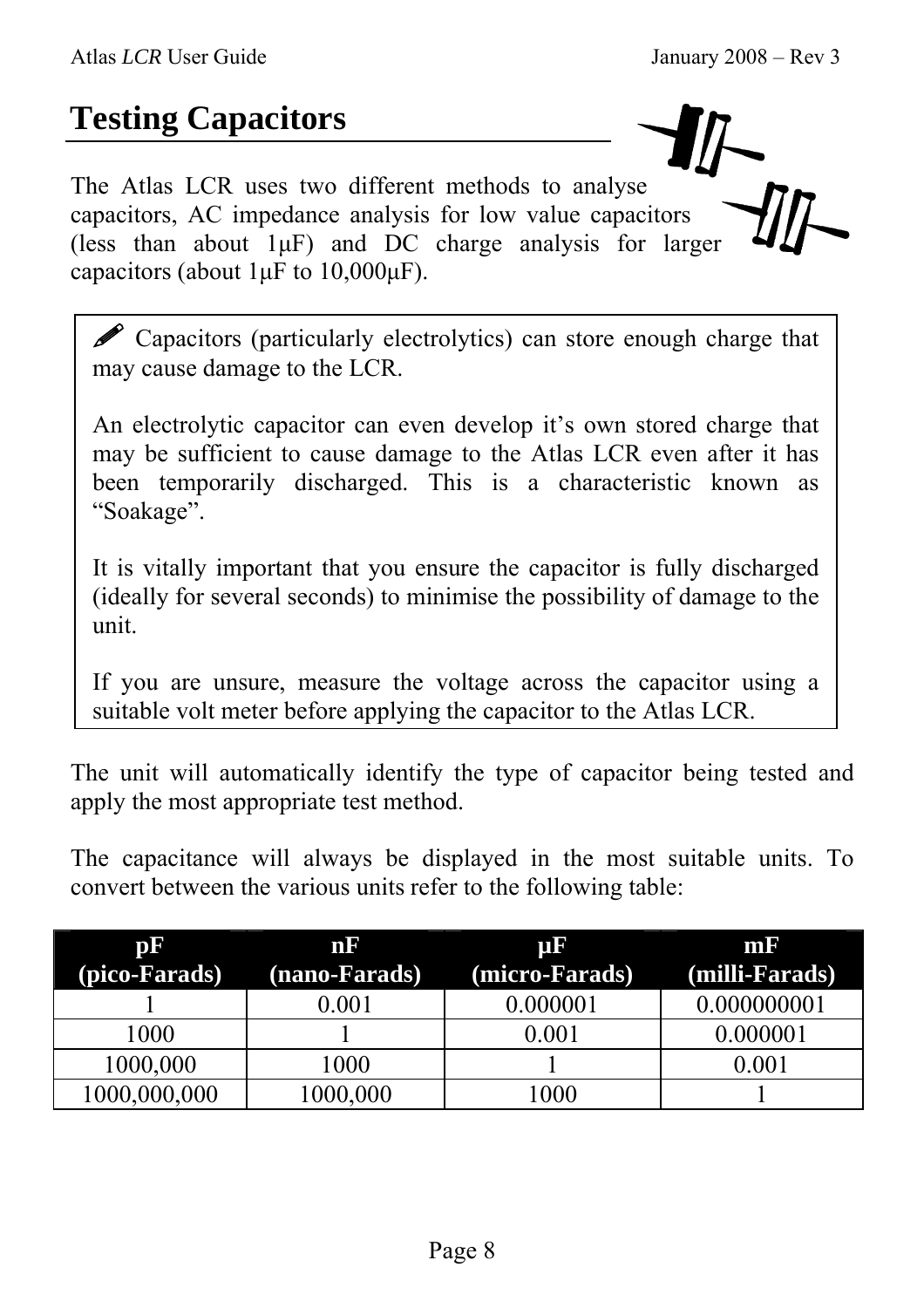#### **Low Value Capacitors**

There is a vast range of low value capacitors available. Types include ceramic, polyester, polystyrene and mylar dielectric capacitors. Generally, low value capacitors tend to be unpolarised. Minimum capacitance resolution is about 0.1pF.

*Capacitor test frequency:* The Atlas LCR uses a high purity sine wave signal of 1kHz, 15kHz or 200kHz to analyse these types of capacitors. The frequency is automatically selected to give the best possible measurement resolution.

The following table shows the test frequencies used for various capacitance ranges:

| <b>Capacitance Range</b>    | <b>Test Frequency Used</b> |
|-----------------------------|----------------------------|
| Between 0pF and 1nF         | 200kHz                     |
| Between 1nF and 15nF        | 15kHz                      |
| Between $15nF$ and $1\mu F$ | 1kHz                       |
| Above $1\mu F$              | $\mathbf{D}$               |

The capacitance ranges for each test frequency shown in the table above is approximate. Effects such as leakage, dielectric dissipation and ESR can influence the frequency that the Atlas LCR selects for your particular capacitor.

*Capacitor results:* Following analysis of the capacitor, the capacitance value is displayed first. Press the **scroll-off** button to display the frequency at which the capacitance was measured.

# Capaci tance 48.3pF

Test frequency 200kHz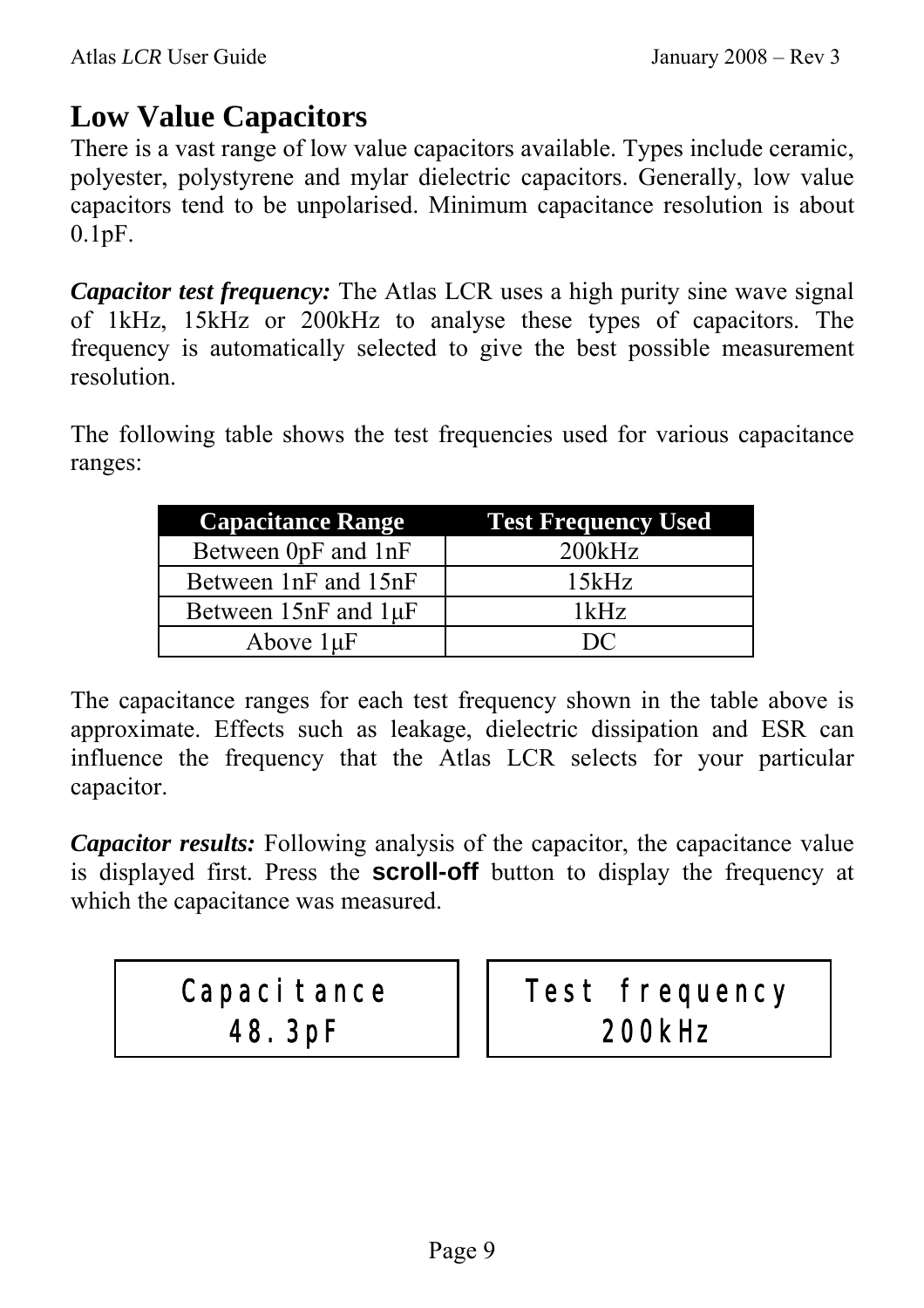#### **Large Capacitors**

Capacitors larger than about 1µF are treated differently, instead of being tested with an AC signal, they are tested with a DC signal. This is confirmed in the "Test frequency" screen.

Please be patient when testing large value capacitors, it may take several seconds depending on the capacitance.

### Capaci tance 106.5uF



For capacitance values of greater than 1000µF, the Atlas LCR will use the units of mF (milli-Farads). Don't confuse milli-Farads with micro-Farads, 1mF=1000µF.

**P** Capacitors (particularly electrolytics) can store enough charge that may cause damage to the LCR.

An electrolytic capacitor can even develop it's own stored charge that may be sufficient to cause damage to the Atlas LCR even after it has been temporarily discharged. This is a characteristic known as "Soakage".

It is vitally important that you ensure the capacitor is fully discharged (ideally for several seconds) to minimise the possibility of damage to the unit.

If you are unsure, measure the voltage across the capacitor using a suitable volt meter before applying the capacitor to the Atlas LCR.

 Generally, tantalum capacitors and electrolytic capacitors are polarised. The Atlas LCR, however, uses a maximum of 1V to test the capacitor and so polarity of the Atlas LCR test probes is (usually) unimportant.

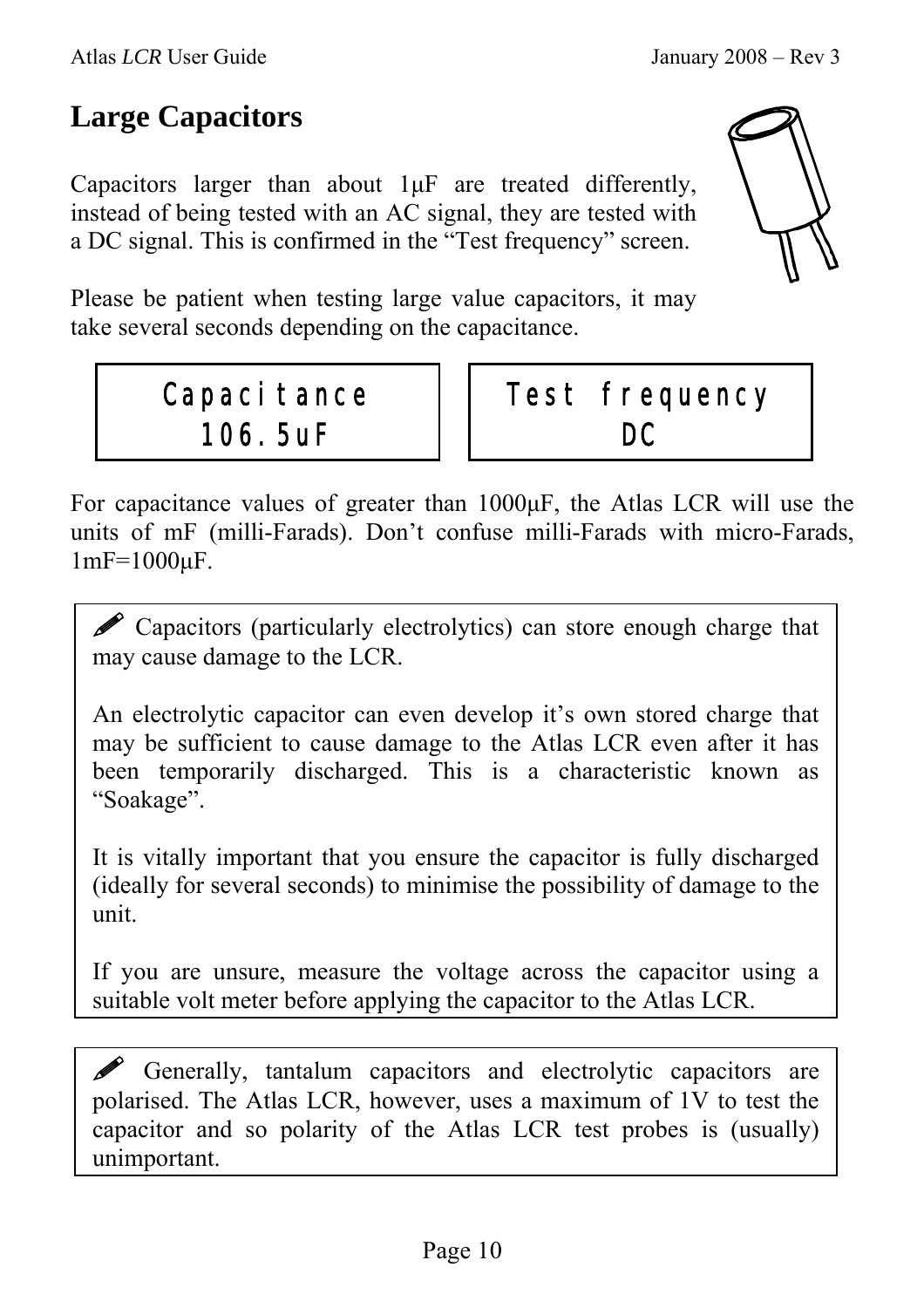# **Testing Resistors**

Resistance values ranging from 0.5Ω to 2MΩ can be measured, with a minimum resolution of about  $0.3\Omega$ . Resistance is measured using a DC signal with a peak voltage of 1V (across an open circuit) and a peak current of about 3mA (through a short circuit).

*Resistor results:* Following analysis, the resistance value is displayed.

### **Low Resistance/Inductance**

Low value inductors ( $\leq 5\mu$ H) and low value resistors ( $\leq 10\Omega$ ) are treated as a special case by the Atlas LCR. This is because low value inductors and low value resistors can exhibit very similar characteristics at the test frequencies available from the Atlas LCR.

The following message is displayed:

Pressing the **scroll-off** button will display the values of resistance and inductance that the Atlas LCR has measured.

The test frequency displayed is the frequency used for the measurement of the inductance.

Low Resistance and Inductance

Resistance

332.2k

Resistance 1.3 ohms

Inductance 0.6uH

# Test frequency 200kHz

 Please note that probe compensation is particularly important when analysing low value inductors, capacitors and resistors.

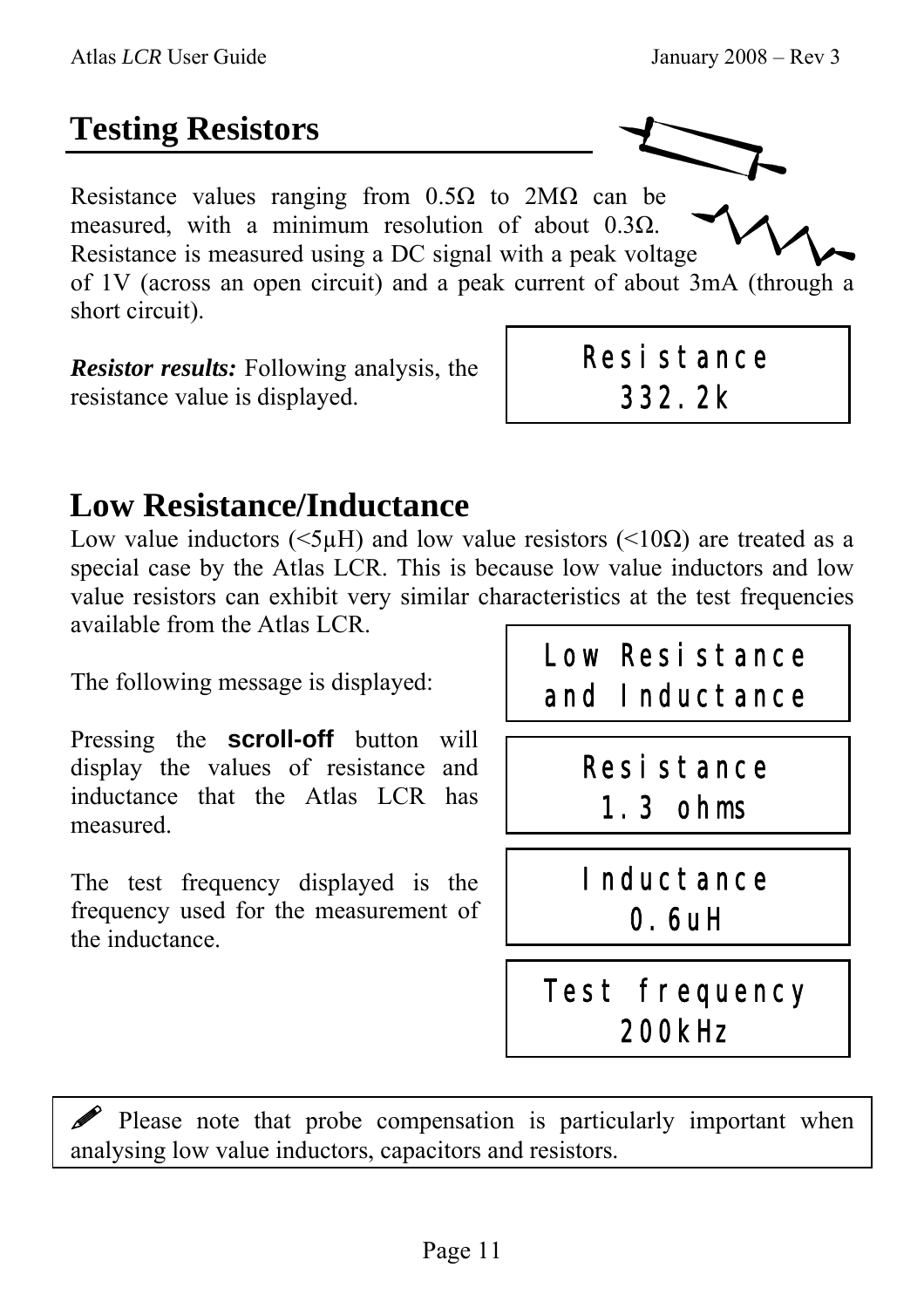# **Taking care of your Atlas LCR**

#### **Battery Replacement**

The Atlas LCR requires no special maintenance although the battery should be replaced every 12 months to prevent leak damage.



#### Low Battery

If this message is displayed, the battery should be replaced as soon as possible to prevent malfunction or leak damage.

Although the unit may continue to operate following a low battery warning, measurements may be adversely affected.

New batteries can be purchased from many retailers and directly from Peak Electronic Design Ltd or an authorised agent.

*Battery types:* Suitable battery types include 23A, V23A, GP23A, MN21 or a good quality 12V alkaline equivalent as used in many test instruments and automotive remote key fobs.

*Battery access:* To replace the battery, unscrew the three screws to remove the rear panel. Remove the old battery and insert a new one, taking care to observe the correct polarity. Carefully replace the rear panel, do not overtighten the screws.

*Peak Safe Battery Disposal Scheme*: Please return your old analyser battery to Peak Electronic Design Ltd for safe and environmentally responsible disposal.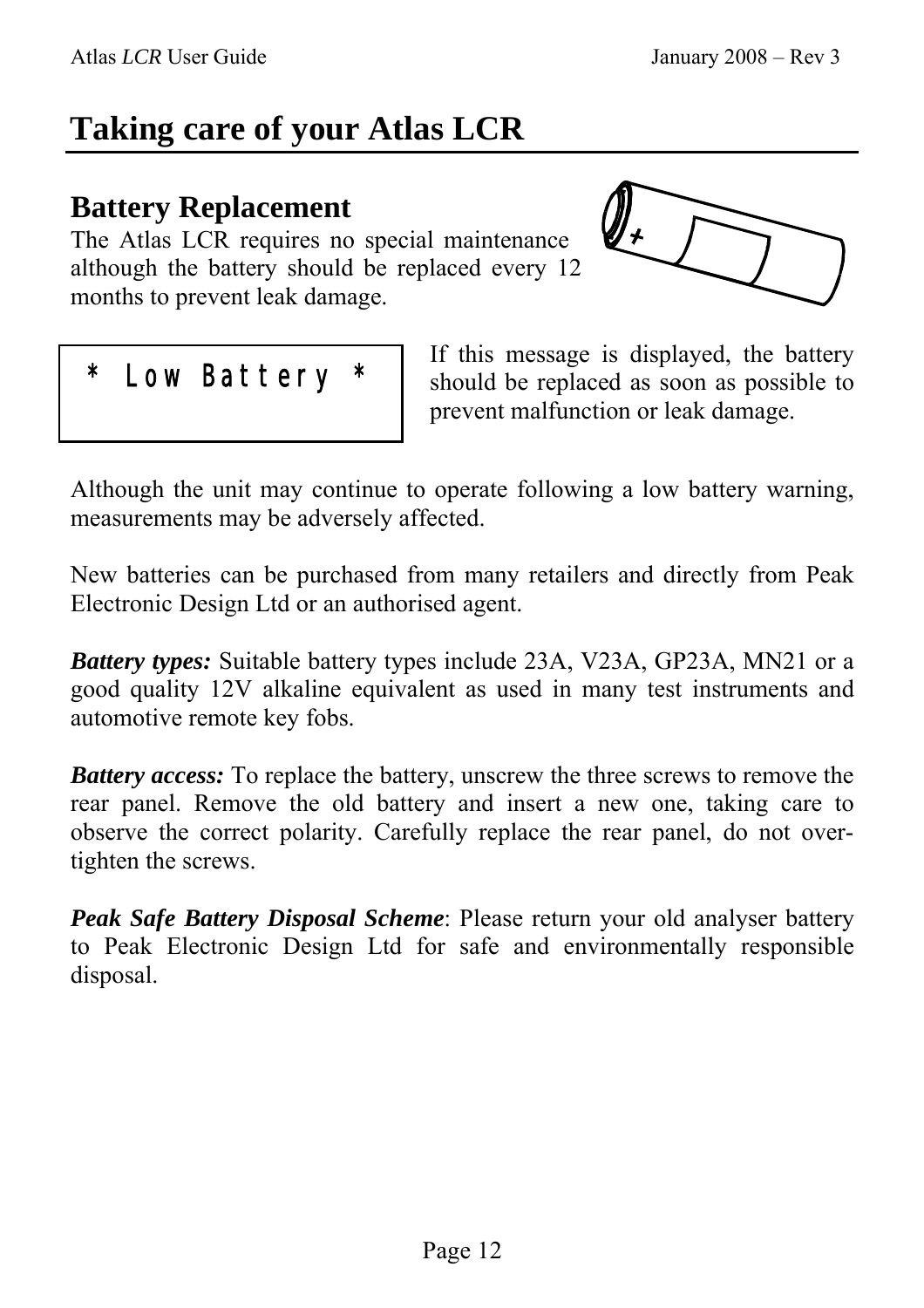#### **Self Tests**

Many internal functions are tested each time the unit is powered up. If any of

these self tests do not meet tight performance limits, a message will be displayed similar to the following:

Error 02

The unit will then switch off.

It is possible that a temporary condition caused the failure and restarting the unit may clear the problem. If the fault persists please contact Peak Electronic Design Ltd or an authorised agent with details of the error message for further advice.

 Please note that some internal tests cannot be performed if a low battery warning has been displayed. This means that if there is an internal problem, a low battery condition can prevent the error condition from being displayed. It is therefore strongly recommended that a low battery is replaced as soon as a "Low Battery" message is displayed.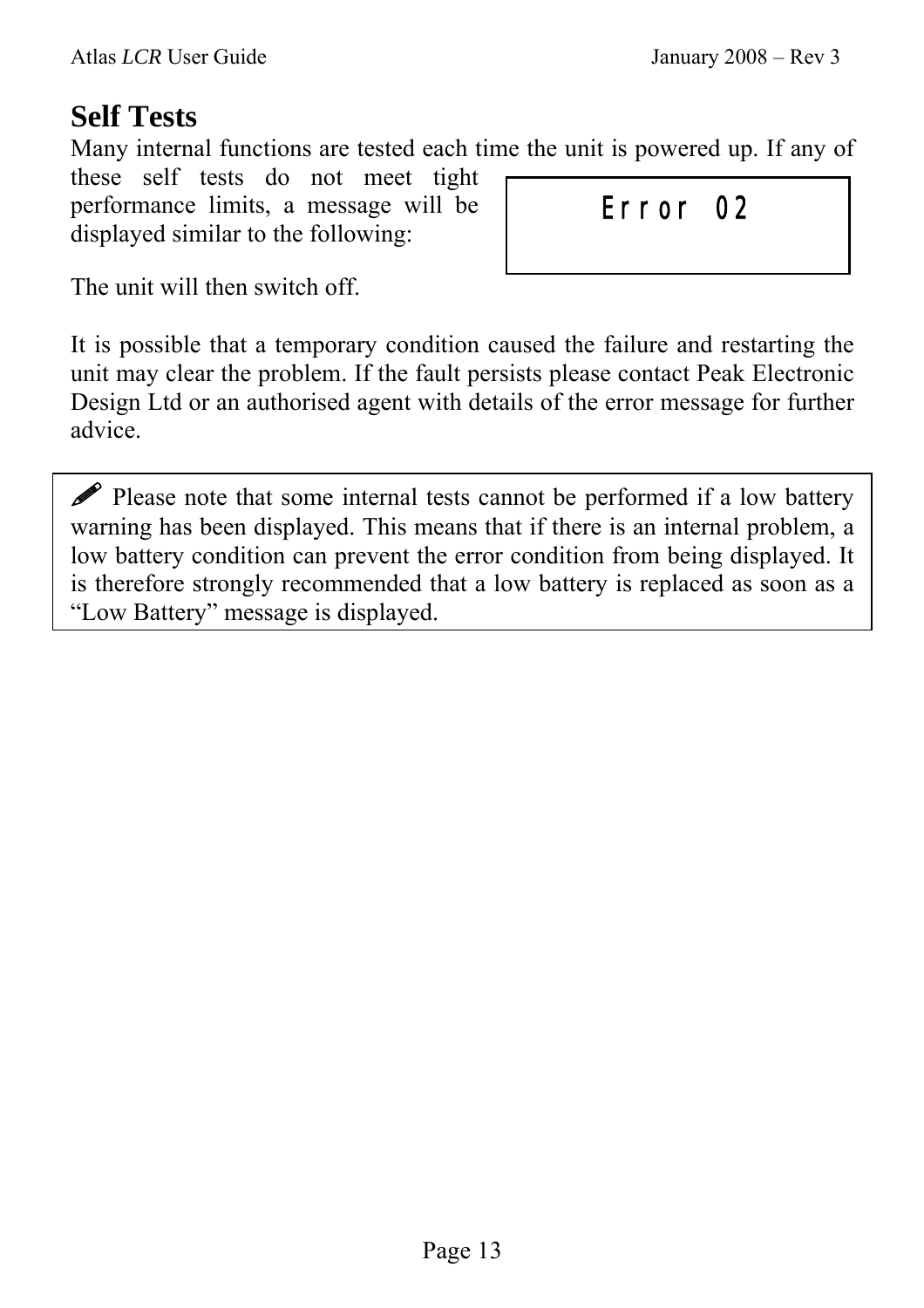# **Appendix A – Accessories**

A range of useful additions is available to enhance your Atlas LCR.

#### **Carry Case**

A specially designed case with custom made foam compartments and a smart tough exterior is ideal for protecting your Atlas LCR and probes. There's even space for a spare battery.

#### **SMD Tweezer Probes**

These tweezers are ideal for testing many types of surface mount device. The tweezers can cope with package sizes of 0402, 0603, 0805, 1206, 1210 and Case A/B/C/D.

Fitting is easy: the tweezers are terminated in the standard Atlas LCR probe connectors.

The tweezers are also supplied complete with a Peak "dog tag" to allow for probe shorting during probe compensation.

#### **Other Probe Accessories**

Many different probe types are available, specially made for your Atlas LCR. Contact Peak Electronic Design Ltd or an authorised agent for more details.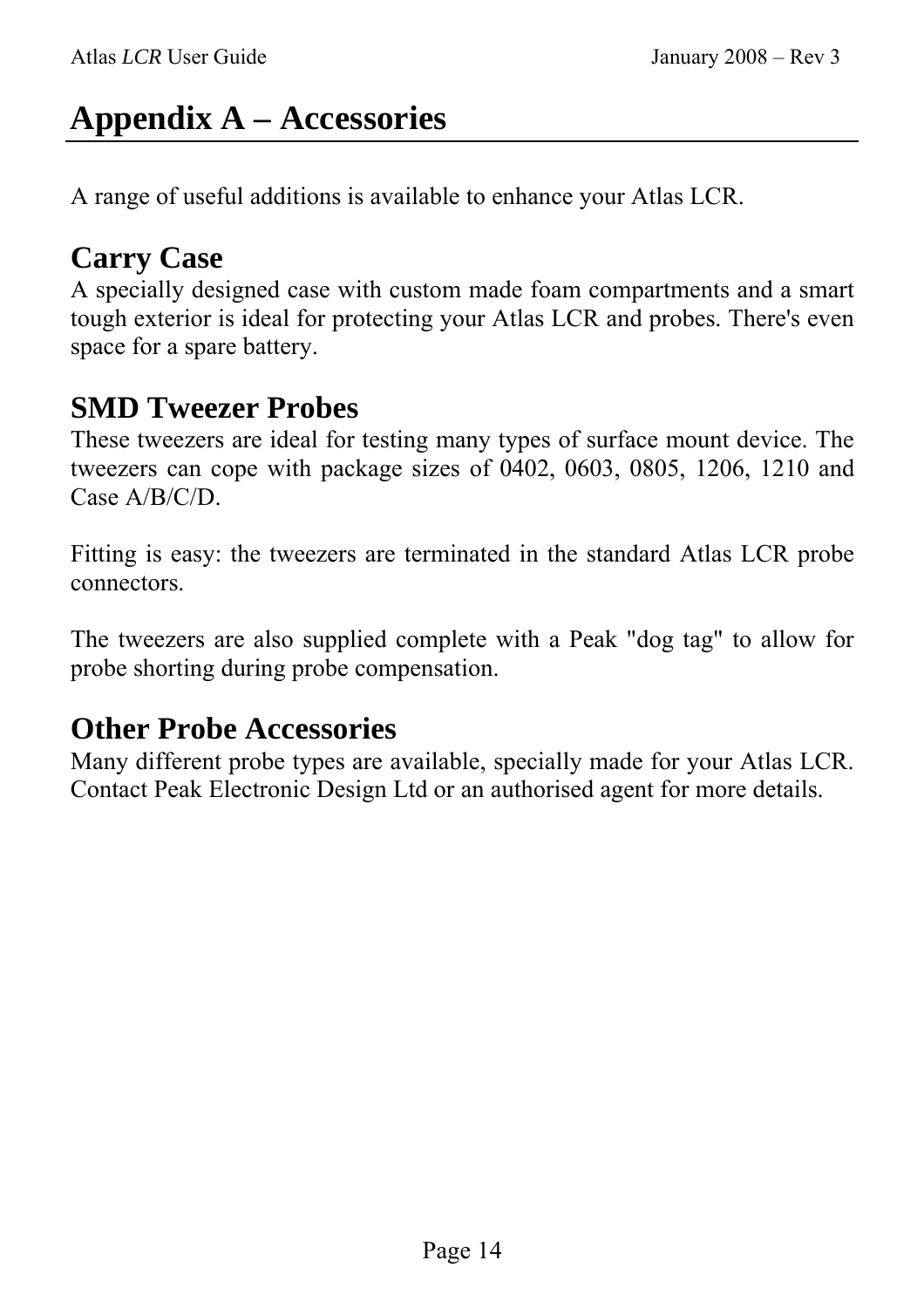# **Appendix B - Component Identification**

It is important to appreciate that the Atlas LCR can only decide on the identity of the component under test using results of the electrical tests that it performs on the component.

The Atlas LCR determines the type of component under test according to the following criteria:

#### **Inductor and Resistor Detection**

The Atlas LCR will distinguish between components that are largely inductive or largely resistive according to the values of inductance and resistance that it has measured. This is illustrated in the following graph.



For example, if the inductance of your component is measured at 100µH and it has a DC resistance of 100Ω, then the Atlas LCR will tell you that you have a resistor. If however the resistance was only 10 $\Omega$ , then the Atlas LCR will you that you have an inductor.

Note that any inductor with a DC resistance of more than  $1000Ω$  will be identified as a resistor.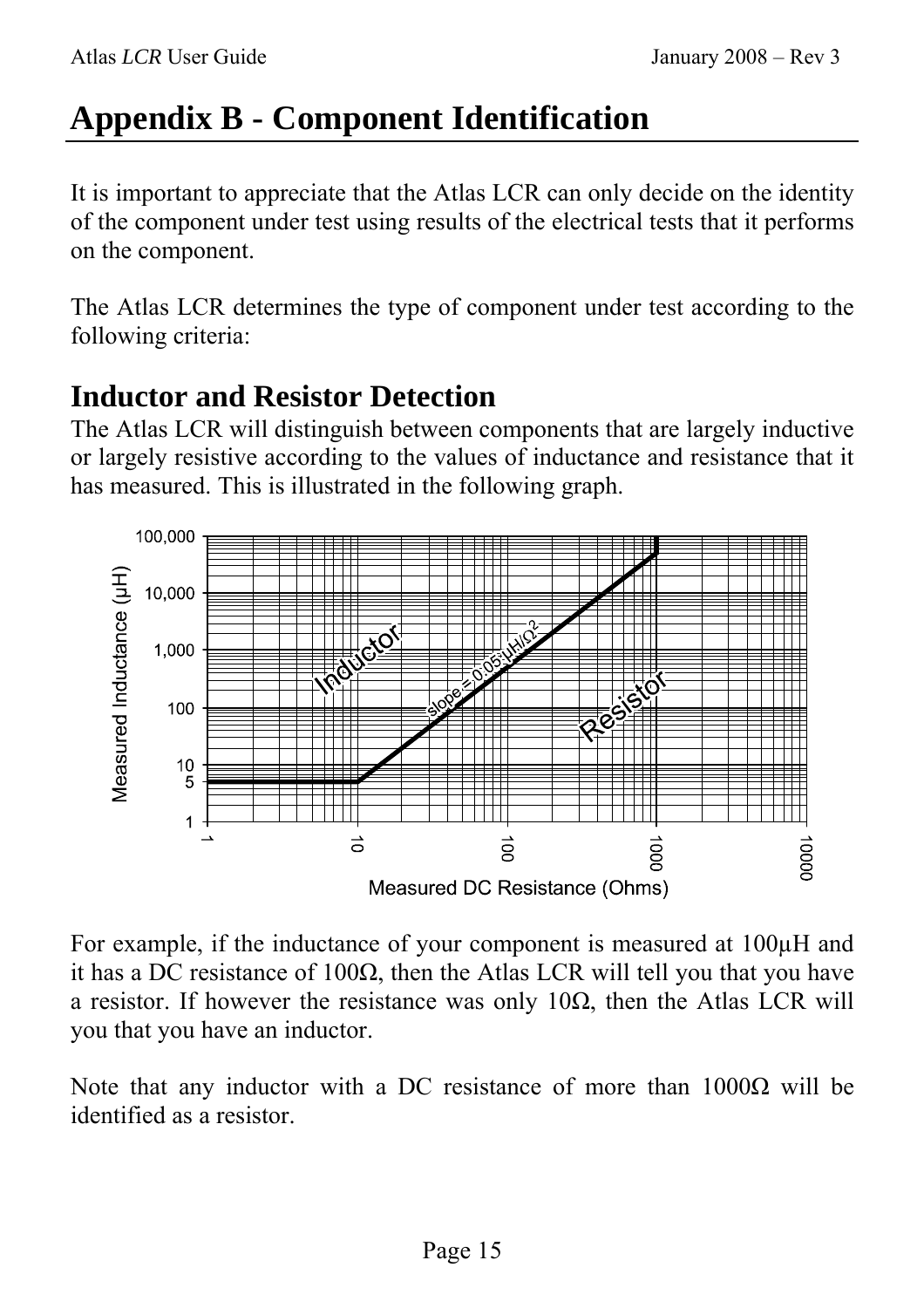#### **Capacitor Detection**

The Atlas LCR will tell you that you have a capacitor if the following criteria are satisfied:

1. If the measured DC resistance is higher than  $10M\Omega$ , even if the measured capacitance is very low (such as open probes).

or

2. If the measured DC resistance is between  $100k\Omega$  and  $10M\Omega$  and the measured capacitance is larger than 10pF.

or

3. If the measured DC resistance is between 1kΩ and 100kΩ and the measured capacitance is larger than 100nF.

#### **Resistor Detection**

Measured characteristics that do not satisfy any of the above criteria (for inductors or capacitors) will be displayed as a resistive element.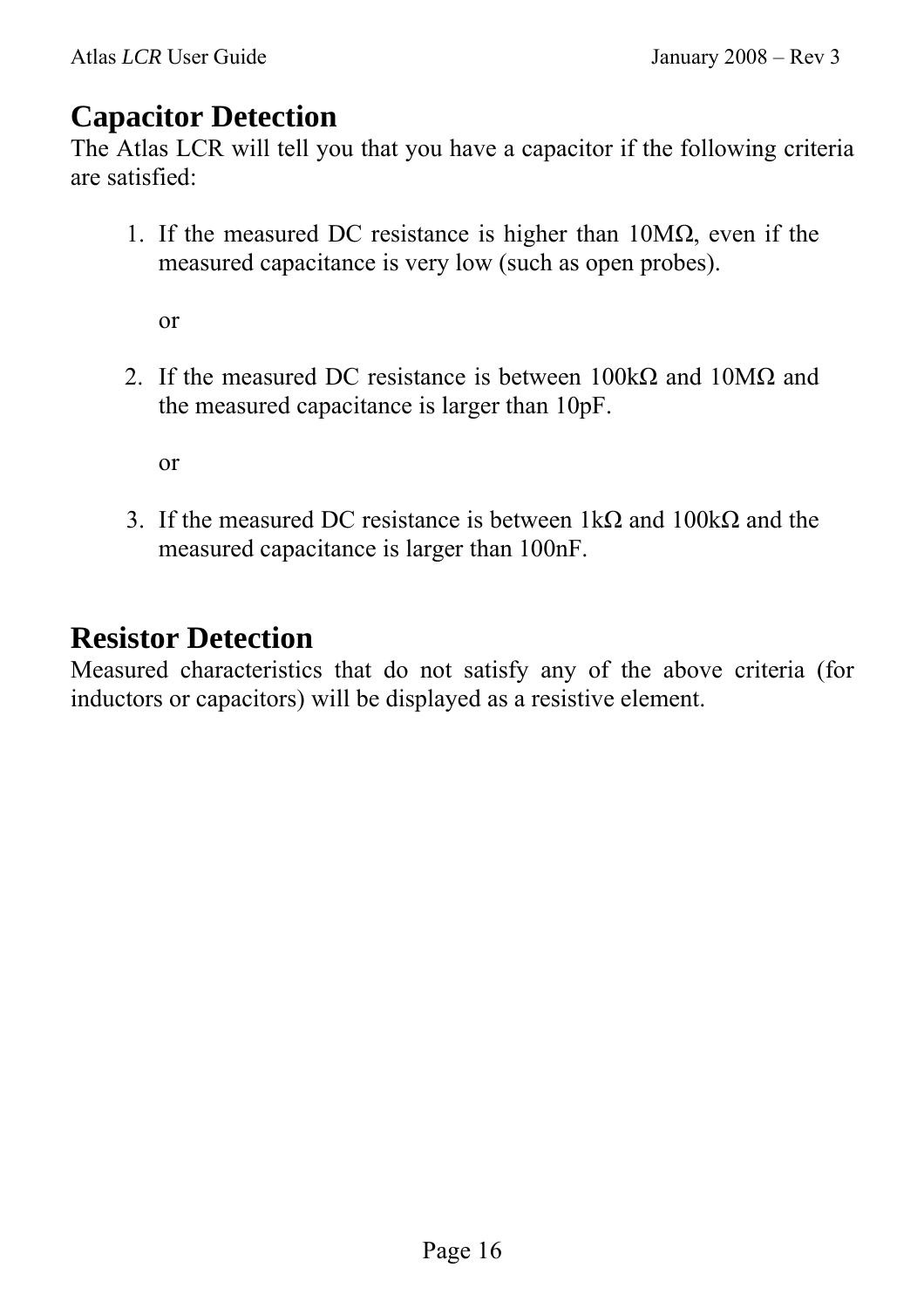### **Appendix C – Technical Specifications**

| <b>Parameter</b>            |            | Min                     | <b>Typ</b>  | <b>Max</b>     | <b>Note</b> |
|-----------------------------|------------|-------------------------|-------------|----------------|-------------|
| Inductance                  | range      | $1 \mu H$               |             | 10H            |             |
|                             | resolution | $0.4\mu H$              | $0.8\mu H$  |                |             |
|                             | accuracy   | $\pm 1\% \pm 1.6 \mu H$ |             | 1,2,4          |             |
|                             | range      | 0.4pF                   |             | $10,000 \mu F$ |             |
| Capacitance                 | resolution | 0.1pF                   | 0.3pF       |                |             |
|                             | accuracy   | $\pm 1\% \pm 0.3pF$     |             | 1,2,5          |             |
| Resistance                  | range      | $1\Omega$               |             | $2M\Omega$     |             |
|                             | resolution | $0.3\Omega$             | $0.6\Omega$ |                |             |
|                             | accuracy   | $\pm 1\% \pm 0.6\Omega$ |             | 1,2,6          |             |
| Peak test voltage           |            | $-1.05V$                |             | $+1.05V$       |             |
| Peak test current           |            | $-3.25mA$<br>$+3.25mA$  |             |                |             |
| Test frequency<br>accuracy  | 1kHz       | $-100$ ppm              |             | $+100$ ppm     |             |
|                             | 14.925kHz  | $-100$ ppm              |             | $+100$ ppm     |             |
|                             | 200kHz     | $-100$ ppm              |             | $+100$ ppm     |             |
| Sine purity                 |            | $-60$ dB $2nd$ harmonic |             |                |             |
| Operating temperature range |            | $10^{\circ}$ C          |             | $40^{\circ}$ C | 3           |
| Battery operating voltage   |            | 8.5V                    |             | 13V            |             |

Notes:

- 1. Within 12 months of factory calibration. Please contact us if you require a full re-calibration and/or certification of traceable calibration.
- 2. Specified at temperatures between 15°C and 30°C.
- 3. Subject to acceptable LCD visibility.
- 4. For inductances between 100µH and 100mH.
- 5. For capacitances between 200pF and 500nF.
- 6. For resistances between  $10\Omega$  and  $1\text{M}\Omega$ .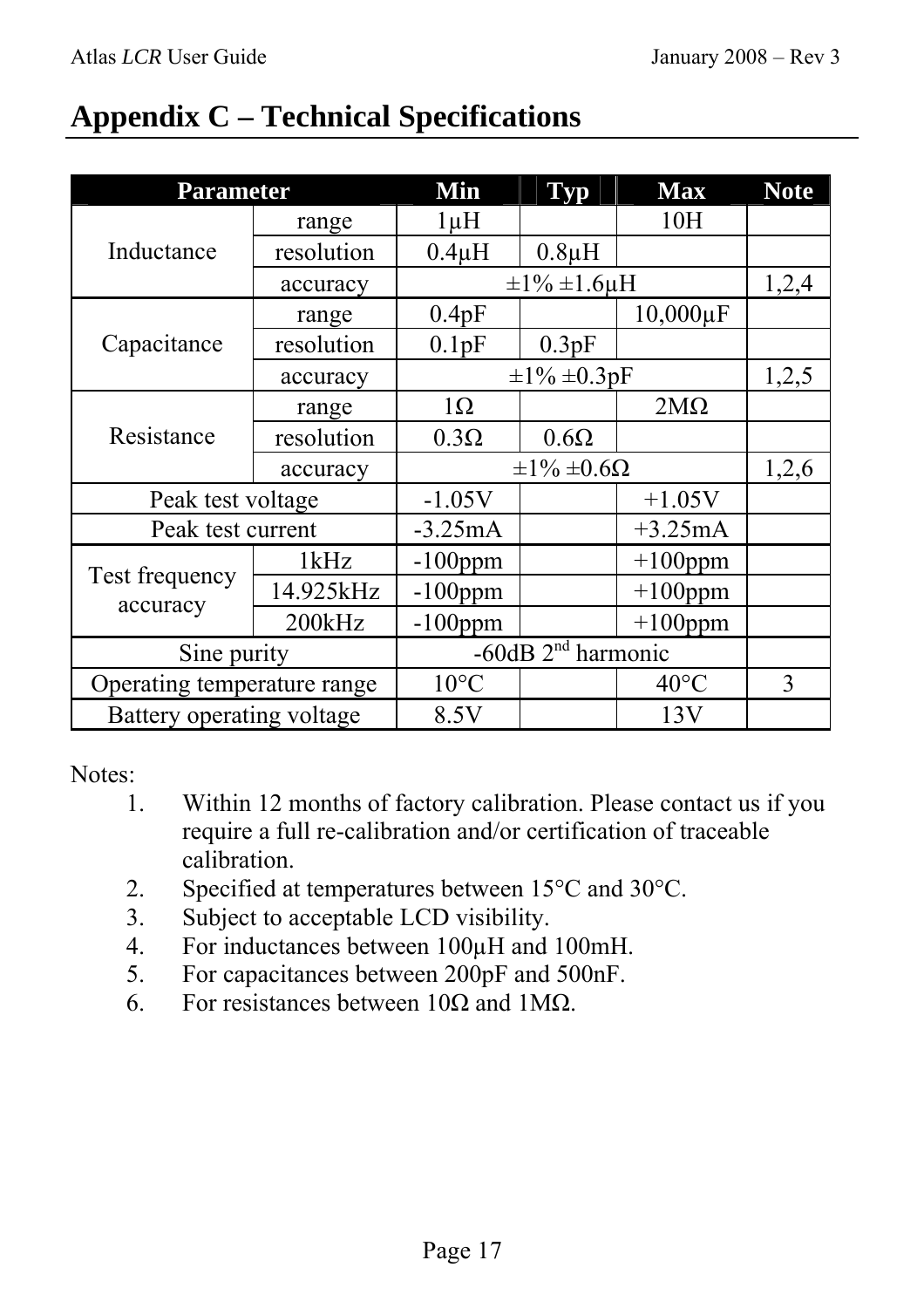# **Appendix D – Troubleshooting**

| Problem                                                                                                                             | <b>Possible Solution</b>                                                                                                                                                     |
|-------------------------------------------------------------------------------------------------------------------------------------|------------------------------------------------------------------------------------------------------------------------------------------------------------------------------|
| Capacitance measured when<br>probes are open circuit is not<br>close to zero $(\pm 0.6pF)$ .                                        | Perform a probe compensation.                                                                                                                                                |
| Resistance and/or inductance<br>measured when probes are<br>short circuit is not close to<br>zero $(\pm 1.2\Omega, \pm 1.6\mu H)$ . | Perform a probe compensation.                                                                                                                                                |
| Measured value doesn't<br>appear to be correct.                                                                                     | Ensure probes are well connected to the<br>component under test for the entire duration<br>of the analysis.                                                                  |
|                                                                                                                                     | Ensure that nothing else is connected with<br>the component under test. Make sure that<br>you are not touching the connections.                                              |
|                                                                                                                                     | The component value may be outside the<br>supported measurement range.                                                                                                       |
|                                                                                                                                     | The component's design frequency may not<br>correspond to the test frequencies used by<br>the Atlas LCR.                                                                     |
| Measured values vary<br>slightly between tests.                                                                                     | The displayed resolution is higher than the<br>measurement resolution to avoid rounding<br>errors. Small variations within the quoted<br>measurement resolutions are normal. |
| Calibration date is<br>approaching or has past.                                                                                     | Don't worry, the Atlas LCR will carry on<br>working after the "Calibration Due Date"<br>has past. The date is simply a<br>recommendation.                                    |
| Probe has become detached.                                                                                                          | The probes simply fit to the test lead using<br>square-pin connectors, carefully push them<br>back together.                                                                 |